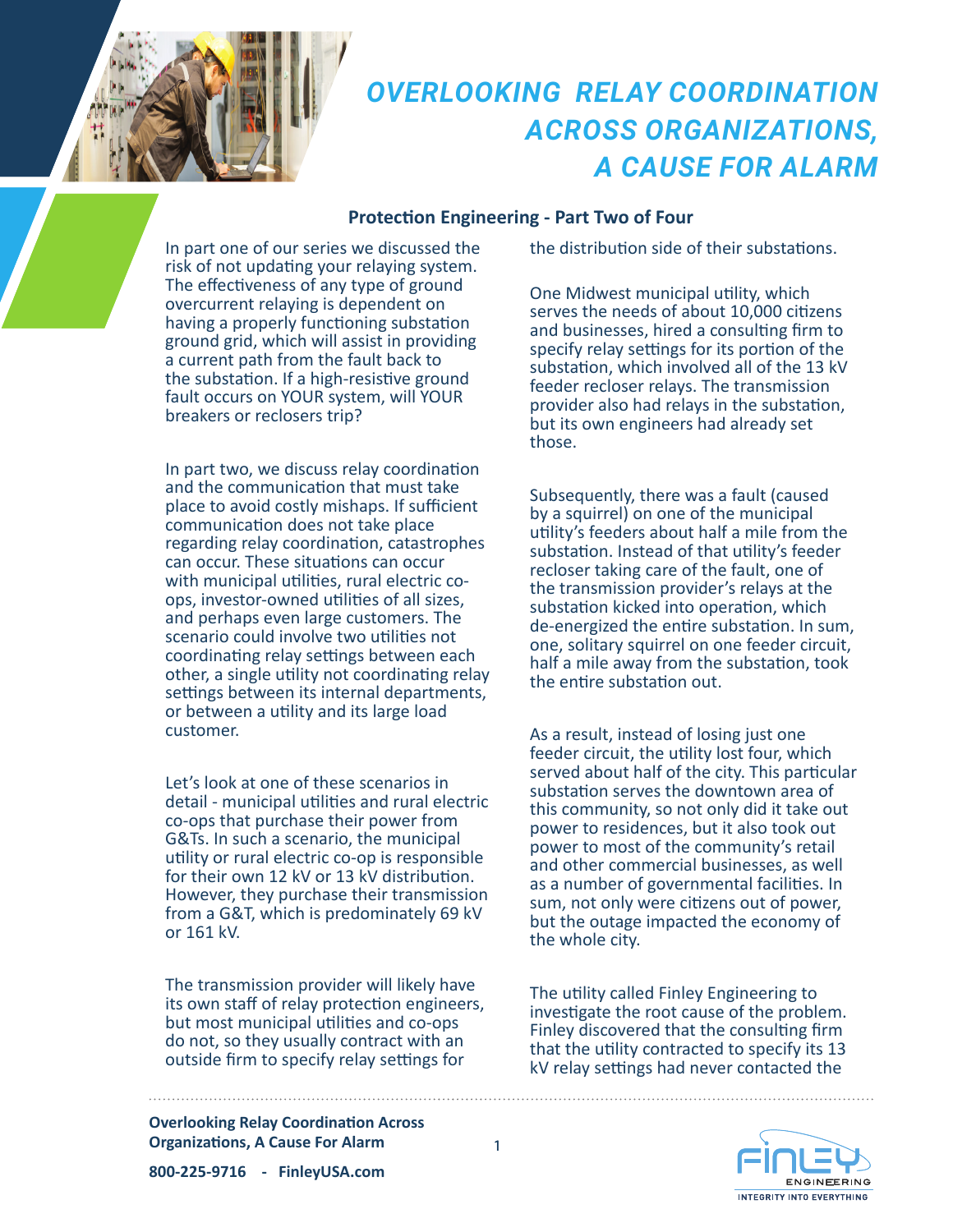# **A Four-Part Series Part 2**



transmission provider to coordinate their work, and in addition, the transmission provider did not communicate with the municipal utility or its consulting firm. As such, there was no relay coordination at all between the two utilities. Finley Engineering was able to coordinate the relay settings for the entire substation to enable a proper response to future faults.

### **Other Potential Scenarios**

As noted earlier, this potential problem isn't limited strictly to municipal utilities and rural electric co-ops that purchase their power from G&Ts. Any utility can run up against this, even if it owns both the transmission and distribution system. This can be especially true if transmission is part of one group and distribution is part of a separate group. These two groups must coordinate their work when it comes to substation relays.

The mergers and acquisitions that are taking place today in the utility industry can create situations in which miscommunication, or even total lack of communication, can occur related to relay coordination. This is especially a concern as new owners take control of, and connect with, the existing utility infrastructure.

Potential problems can also occur if a utility doesn't coordinate its substation relay work with its neighboring transmission providers. Since we have what is essentially a national grid, and everyone is tied to someone else. wherever there are transmission ties between two organizations, relay coordination must be handled properly.

**Overlooking Relay Coordination Across Organizations, A Cause For Alarm** 

Granted, at the transmission level, there will likely be two in-place transmission relay protection groups talking to each other, but this isn't always guaranteed, and miscommunication, or lack of communication, can still take place.

Large load customers generally work very closely with their providing utility to coordinate protection, so the instances of relay mis-coordination is usually low. The utility's initial emphasis is to ensure that infrastructure is in place to serve the additional load, but communication must take place to ensure that all protective devices coordinate properly.

#### **Strategies**

As such, regardless of whether you are a municipal utility, a rural electric co-op, or an investor-owned utility, the potential for lack of relay coordination can occur as a result of miscommunication, or lack of communication. Unfortunately, you will likely know nothing about this mis-coordination until an undesirable protective relaying operation happens, such as took place in the example above.

However, such calamities can be prevented by having professionals from a firm such as Finley Engineering review your whole system, including substation relays both on the transmission side and the distribution side. In other words, while attention will be paid to substation relays in specific, Finley Engineering will look at your system holistically. The company's system protection engineers will review the "big picture," including the whole scheme of protection engineering requirements.